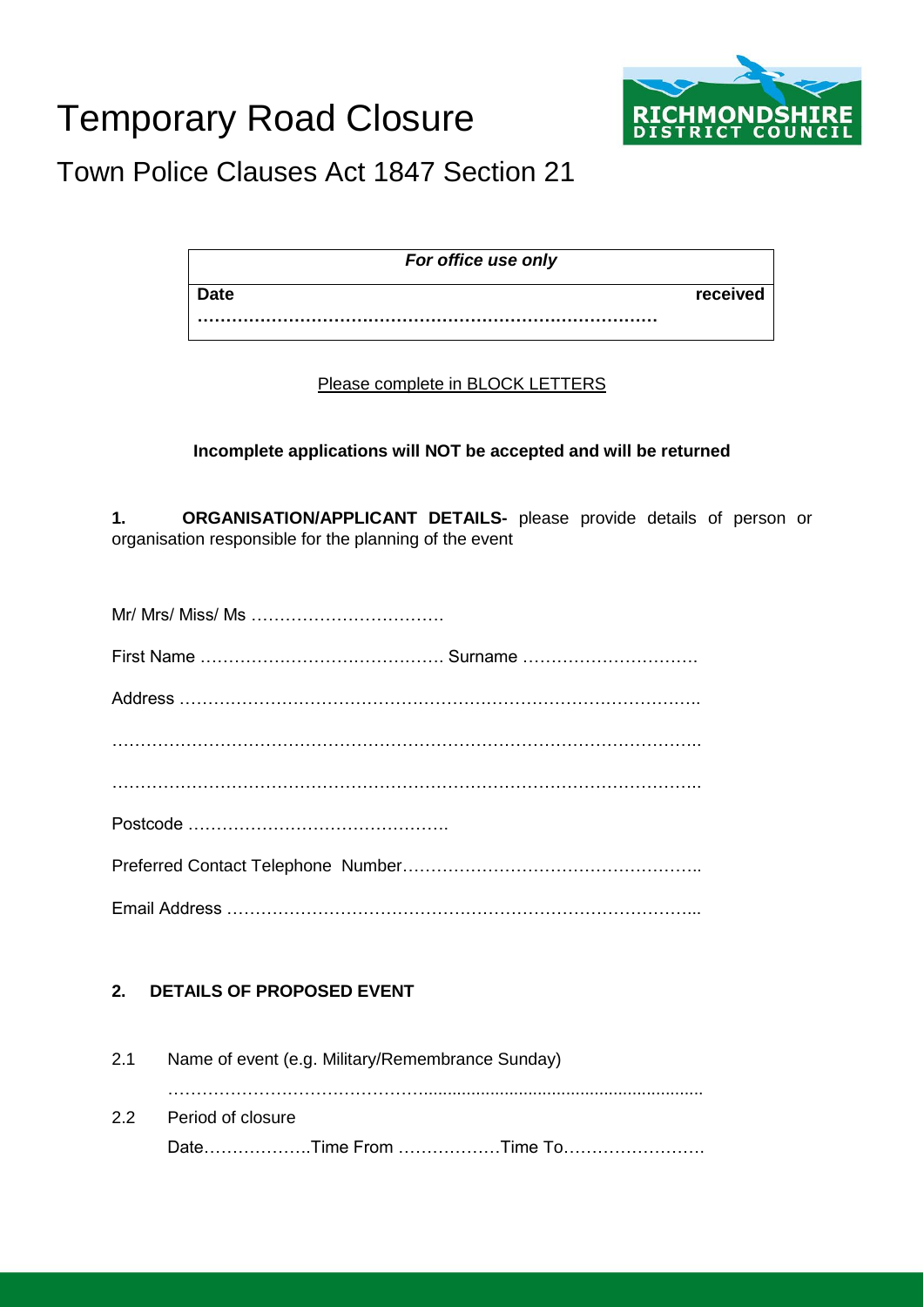2.3 Location of proposed event (e.g. High Street, Northallerton)

…………………………………………………………………………………..

2.5 Have you held this event before in the District? **Yes / No** 

If "Yes", what was the date of the last event? ……………………………..

2.6 Please state the road names and start and finish points of the road(s) to be closed

| <b>ROAD (S) TO BE</b> | <b>LENGTH OF ROAD (FROM</b>  | <b>TIME OF CLOSURE</b> |
|-----------------------|------------------------------|------------------------|
| <b>CLOSED</b>         | <b>JUNCTION TO JUNCTION)</b> |                        |

*e.g. High Street From its junction with Zetland 15:00 until 17:00 Street to its junction with South Parade*

2.7 Please indicate the type of closure required

| Rolling Closurด |  |
|-----------------|--|
|-----------------|--|

Rolling Closure  $\Box$  Footpath Closure  $\Box$ 

2.8 Alternative Route If your event is a full closure please list the names of ALL the roads proposed for the alternative route

………………………………………………………………………………………………… ………………………………………………………………………………………………… ………………………………………………...

**Please submit a clear plan showing the proposed road to be closed**

**coloured red and an alternative route coloured green.**